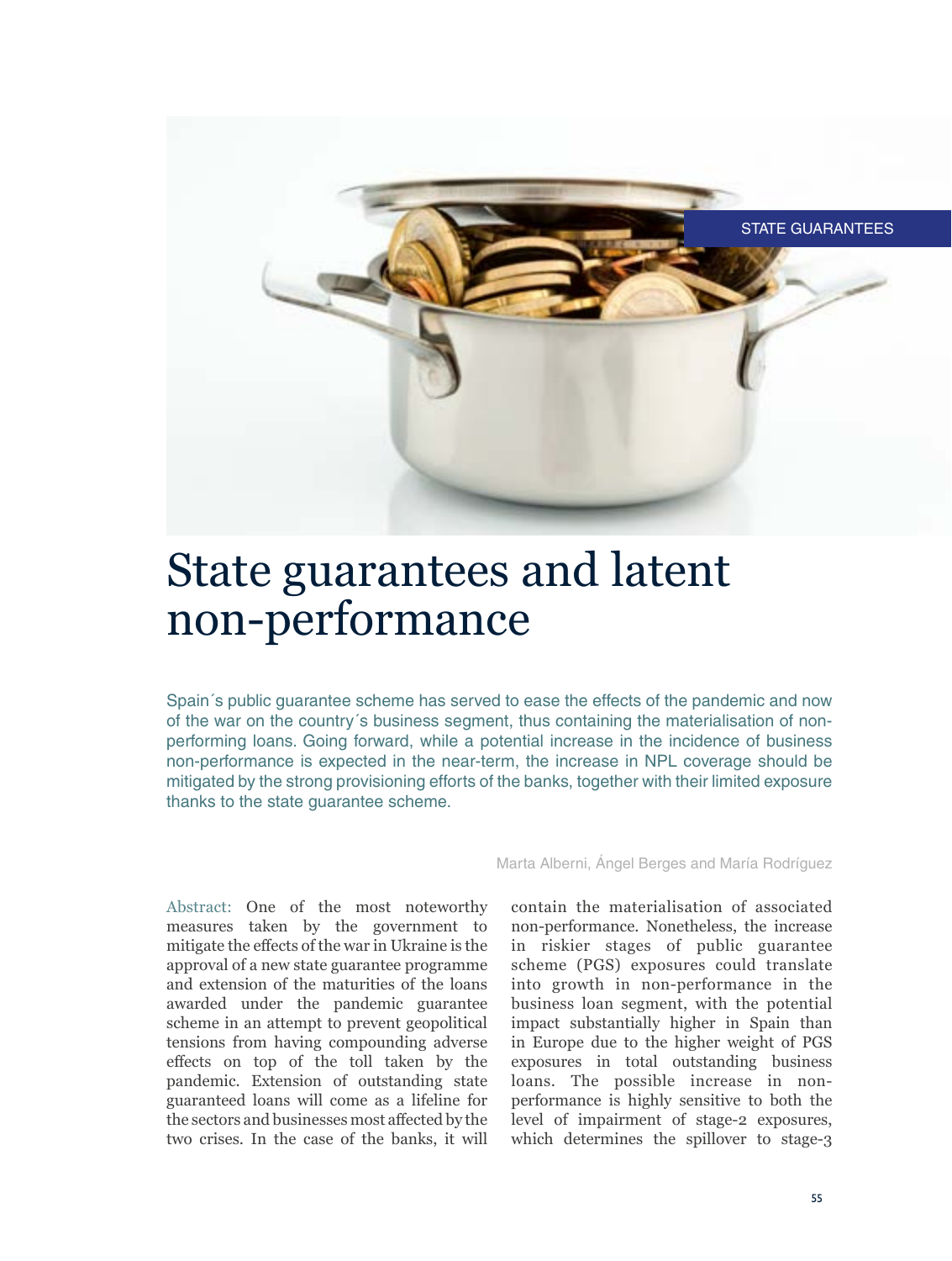" The downward trend in non-performing assets during the two years since the onset of the pandemic is one of the headline paradoxes in the financial statements published by the Spanish and European banks, although it has not stopped those entities from setting aside significant provisions in anticipation of future impairment.

classification, and the multiplier effect derived from pre-existing customer-level exposure. Depending on the combination of our estimates for these two factors, our analysis shows that the increase in the nonperformance ratio could be upwards of one percentage point. However, given the high degree of uncertainty characterizing the current economic climate, including over the path of interest rate increases, the impact on non-performance is difficult to quantify. In any event, non-performance should not translate into a significant increase in NPL coverage for two main reasons: (i) cautious front-loading of impairment provisioning by the banks in 2020 and 2021; and, (ii) the impact of the guarantees on the amount of losses incurred, as the banks' exposure is ultimately limited to the percentage not covered by those public guarantees.

## Introduction

The downward trend in non-performing asset in the two years since the pandemic (flat or even slightly decreasing in a context of unprecedented economic contraction) is one of the headline paradoxes of the financial statements published by the Spanish and European banks. That has not, however, stopped the banks from setting aside significant provisions in anticipation of future impairment losses.

The fact that non-performance has been so contained is attributable to the easing of regulatory and accounting rules and business and sector support measures, most particularly the guarantee schemes rolled out by the government in the early months of the pandemic.

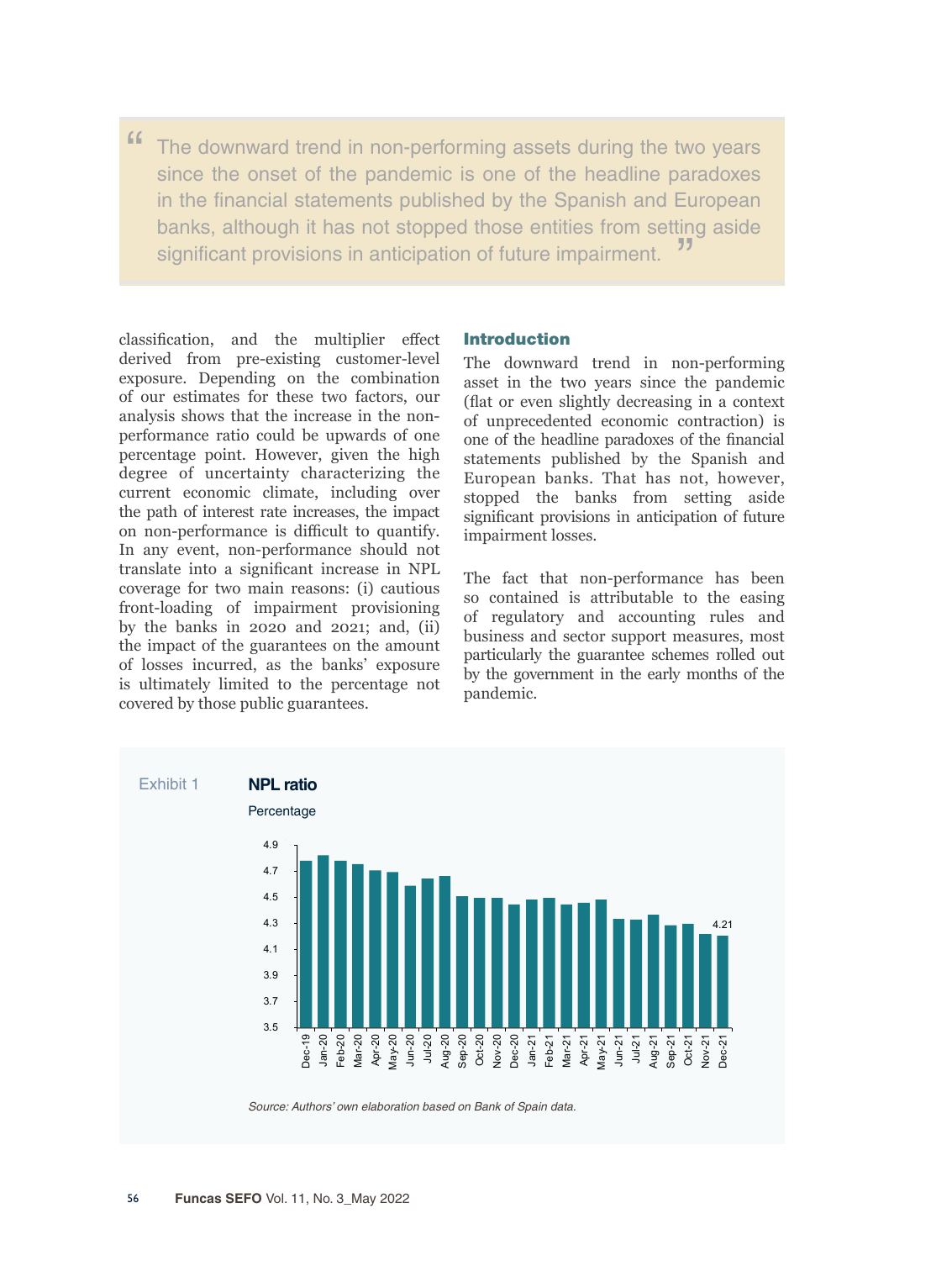

Those guarantees constitute an important lifeline for a significant number of businesses and self-employed professionals (nearly one million) thanks to the effort rolled out by the banks, in terms of both the speed with which they channelled credit to the various companies and their detailed analysis of the risks, a task in which the banks clearly had a vested interest given the fact that they have to assume a considerable percentage (20% to 30%) of the credit risk on the loans guaranteed.

That exposure has barely materialised in non-performance to date, as a significant percentage of the loans are still covered by grace periods, initially granted for one year and later extended for another year. Just when those grace periods had nearly concluded, the government has announced a new extension agreement, for another six months, for the sectors and businesses most affected by the war in Ukraine, which will once again push back crystallisation of the unrealised impairment losses on the loans awarded under the state guarantee program. As a result, it is likely that we will continue to observe the dichotomy, depicted in Exhibits 1 and 2, between non-performance for accounting purposes and impairment allowances that has largely shaped the banks' earnings performance, as already analysed on several occasions.

## Guaranteed exposures: Leading indicator of impairment

Within the wide range of measures taken to contain the effects of the pandemic on businesses and self-employed professionals, the state guarantee scheme played a significant role in Spain. It was the third-largest such programme in Europe in absolute terms (behind France and Italy) and the largest in relative terms. It is worth highlighting the fact that the volume of guaranteed loans outstanding in Spain represents nearly onethird of the total outstanding in Europe, and is nearly double the Spanish banking system's weight in the overall eurozone system.

Given the quantitative materiality of the Spanish banks' exposure to state guaranteed loans, we attempt to analyse that exposure in terms of risk categorisation in order to infer the scope for potential migration to nonperformance, after more than two years at very controlled levels.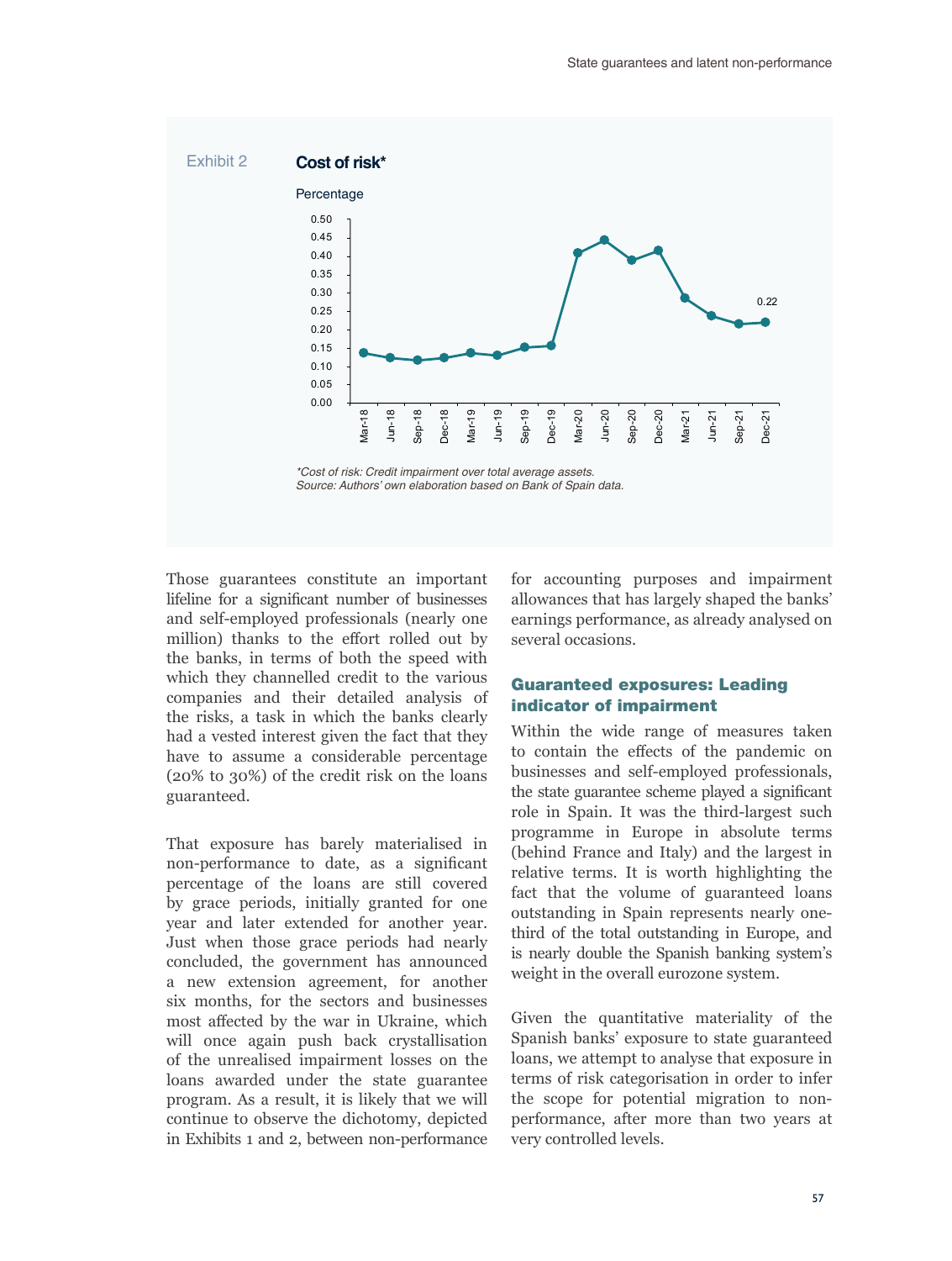" It is worth highlighting the fact that the volume of guaranteed loans outstanding in Spain represents nearly one-third of the total outstanding in Europe, and is nearly double the Spanish banking system's weight in the overall eurozone system.



To do so, we use the information published in the latest Risk Dashboard released by the European Bank Authority (EBA), which classifies outstanding transactions secured by public guarantees by their riskiness in keeping with IFRS 9 rules: Stage 1 (performing); stage 2 (under-performing) and stage 3 (non-performing). The accompanying table provides that breakdown for the Spanish banks' public guarantee scheme (PGS) exposure and for the European banks' PGS exposure on aggregate.

The table reveals a very similar risk breakdown of PGS exposures at the Spanish and eurozone levels, suggesting very similar approaches in both instances on the part of the banks and/or their supervisors with respect to the classification of transactions as stage 2 (under-performing) exposures, the category where there is more room for discretion.

The table also provides the breakdown by stages at year-end 2020 and the trend over the course of 2021. Those figures reveal a significant increase in stage 3 exposures (which have tripled in Europe and more than quadrupled in Spain) and stage 2 exposures, which have increased by around 11 percentage points as a percentage of the total, (doubling) in Spain and Europe The increase in both stage 3 and, above all, stage 2 exposures probably reflects more stringent assessment by the banks of latent risk on those PGS exposures or, possibly, greater 'pressure' from the supervisory authorities to that end.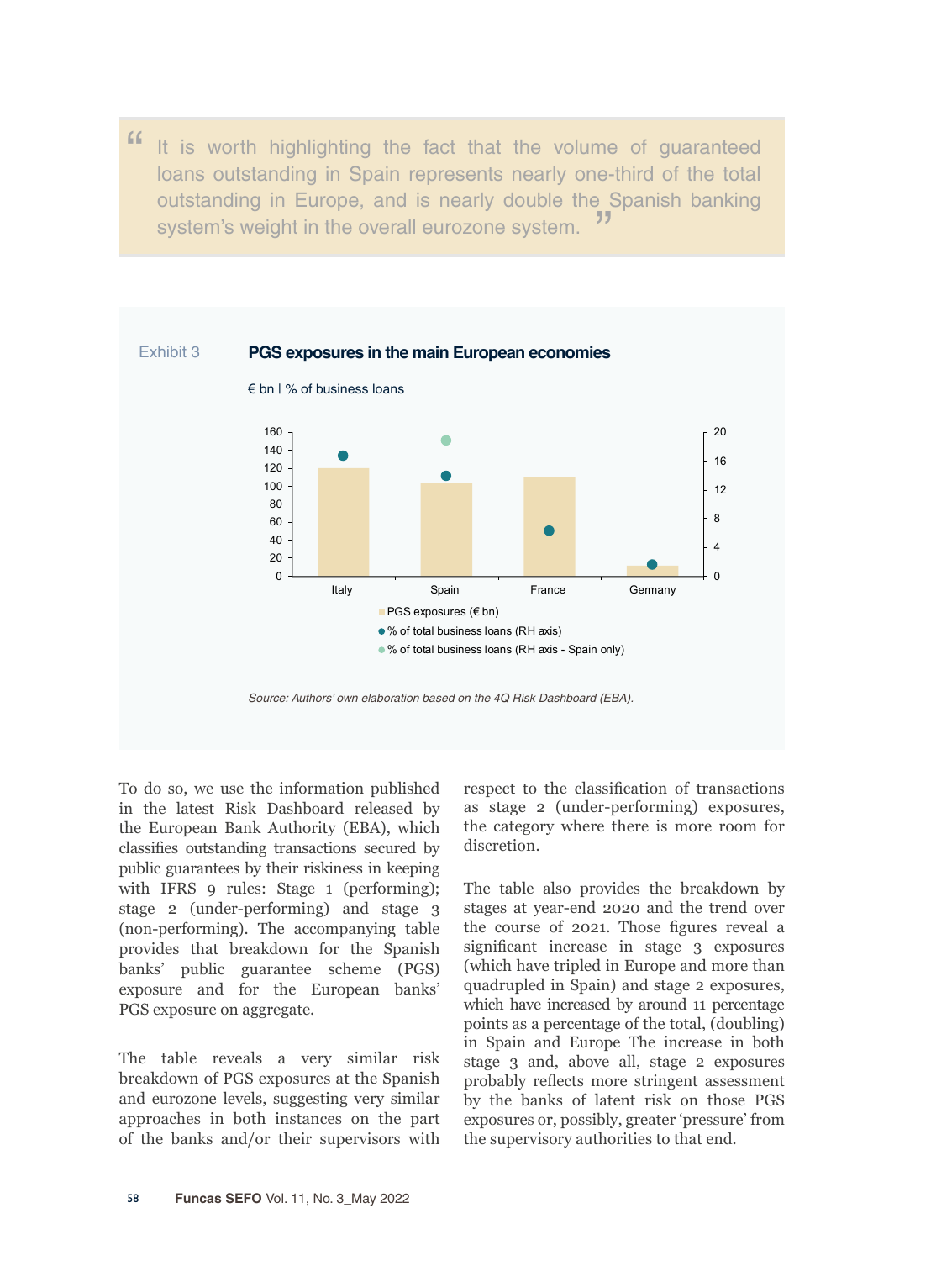## Table 1 **PGS exposures: Classification by stages**

|                | Performing | Under-performing | Non-performing | <b>Total</b> |
|----------------|------------|------------------|----------------|--------------|
|                | Spain      |                  |                |              |
| 2020           | 92.1       | 9.4              | 0.6            | 102.1        |
|                | 90.2%      | 9.2%             | 0.6%           |              |
| 2021           | 77.8       | 21.8             | 4.0            | 103.6        |
|                | 75.1%      | 21.0%            | 3.9%           |              |
| YoY change (%) | $-15.5$    | 131.6            | 559.5          |              |
|                | Europe     |                  |                |              |
| 2020           | 299.6      | 40.2             | 3.8            | 343.6        |
|                | 87.2%      | 11.7%            | 1.1%           |              |
| 2021           | 277.0      | 84.3             | 11.6           | 372.8        |
|                | 74.3%      | 22.6%            | 3.1%           |              |
| YoY change (%) | $-7.6$     | 109.6            | 205.8          |              |

(€ bn | % of total)

*Source: Authors' own elaboration based on the 4Q Risk Dashboard (EBA).*

## Simulation of the potential impact of the PGS on non-performance

Regardless of where the impetus is coming from, the transition to riskier stages has the potential to translate into growth in nonperformance in the business loan segment in the future. And although the riskiness of PGS exposures in Spain and Europe is very similar, the potential impact on the banks' non-performance is substantially higher in Spain on account of the higher weight of PGS exposures in total outstanding business loans.

Specifically, the Spanish banks' 104 billion euros of PGS exposures at year-end 2021 represent around 15% of their aggregate exposure to the business lending segment on a consolidated basis, *i.e*., including loans extended by their foreign subsidiaries. The weight of PGS exposures over the total would be much higher (around 20%) if measured over the balance of credit extended by domestic entities of Spanish banking groups. By way of contrast, in the eurozone on aggregate, the 373 billion euros of PGS exposures at year-end 2021 represent just 7% of total outstanding loans to the business segment.

Focusing the analysis on the Spanish situation, an additional factor stands to multiply the potential impact of the impairment of PGS exposures on non-performance. The knockon effect on other exposures to the same borrowers. That knock-on effect could be really major, perhaps twice as large in size, extrapolating the information published by the Bank of Spain in its April 2022 *Financial Stability Report*, as shown in Exhibit 4, gleaned from that report, which dates to yearend 2021.

That exhibit depicts the increase in the percentage of stage-2 exposures from 20% when analysed at the transaction level to nearly 50% when looked at from the customer perspective, *i.e*., factoring in all loans extended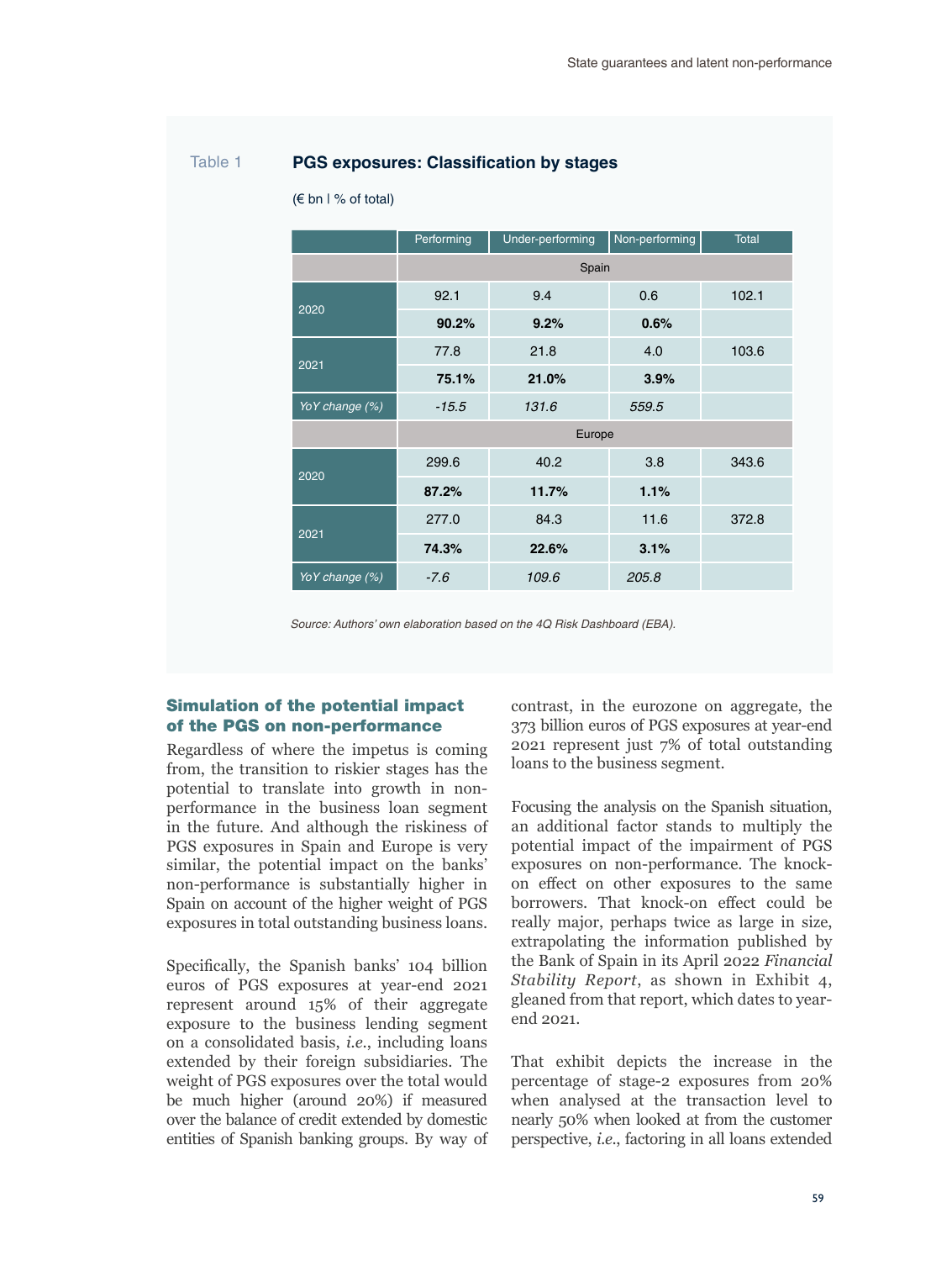" By making assumptions about the reclassification of PGS exposures to stage 3 and the multiplier effect derived from customer-level exposure, it is possible to simulate the potential impact of the public guarantees on asset non-performance in the business and self-<br> **P** employed lending segments.



to customers that have received credit under the ICO scheme. Those figures suggest that the knock-on multiplier effect (customer level to transaction level) could be more than 2 times – that multiplier would be higher in the case of business loans relative to the self-employed segment, according to the data published by the Bank of Spain in its previous *Financial Stability Report*, using June 2021 figures.

Using the above data, and factoring in the significant weight of PGS exposures over total outstanding credit in Spain (around 20%), we can perform a sensitivity analysis with respect to the potential future impact on nonperformance in the Spanish business lending segment, most of which is likely to materialise next year, or at the end of this year, insofar as borrowers from the sectors most affected, initially by the pandemic and now by the war, decide to make use of the option of extending the grace periods on their secured loans.

Based on a starting volume of around 22 billion euros of PGS exposures classified as stage 2, the impairment sensitivity analysis is shaped by two key inputs:

■ The ratio of transition from stage 2 (underperforming) to stage 3 (non-performing), which we model at between 20% and 40%.